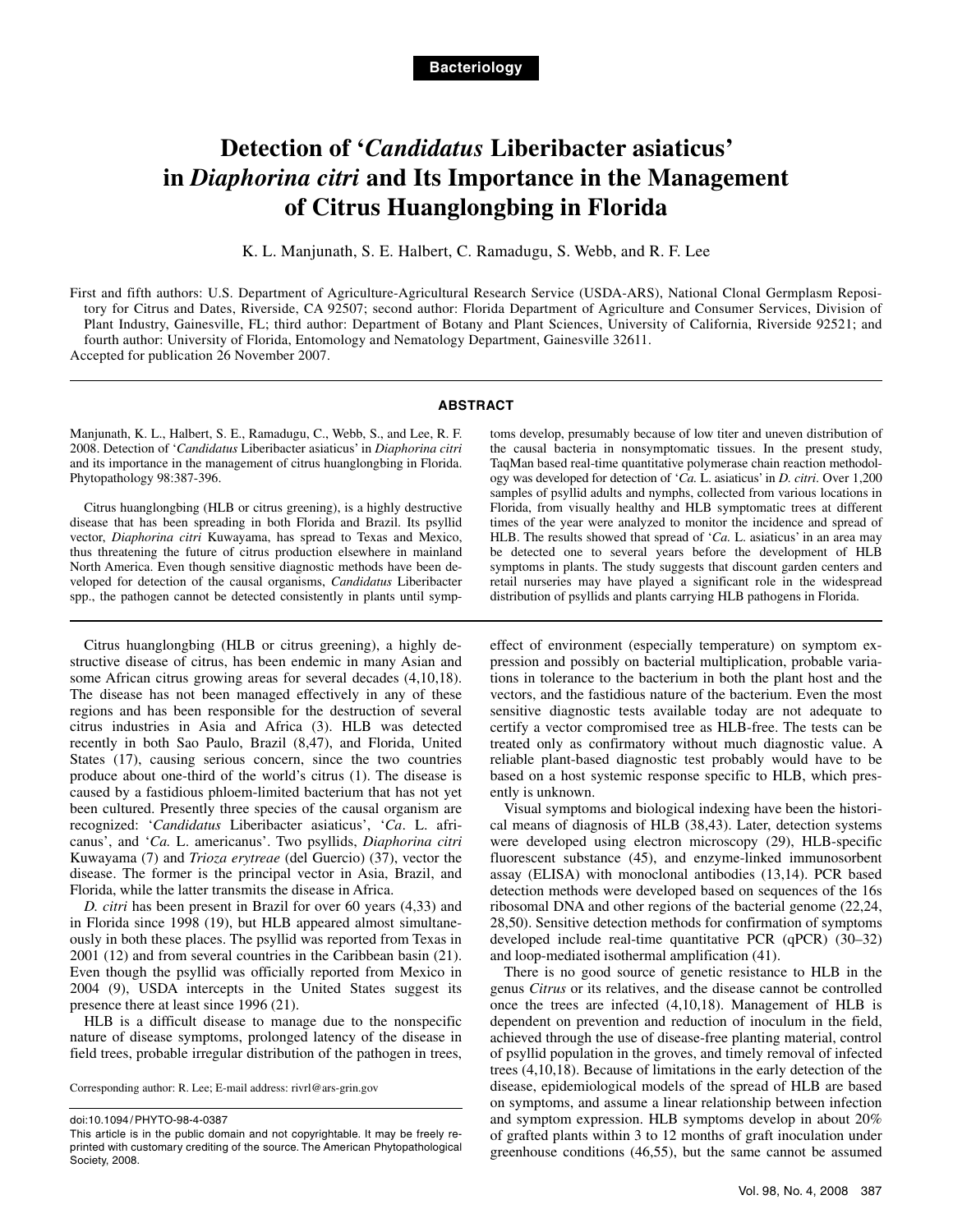for large trees under field situations. The latency period for the disease prior to symptom expression under field conditions is not clear, and information about the interval between psyllid inoculation of '*Ca*. L. asiaticus' in a field tree and the time when other psyllids can acquire the HLB bacteria from that tree is not available.

The bacteria have been detected in both vectors, *T. erytreae* and *D. citri* in haemolymph and salivary glands (39,57). In addition, *D. citri* has been shown to retain the bacteria for a period of up to 12 weeks (23), which suggests that the bacteria may be replicating in the psyllid. A DNA-DNA hybridization technique was developed to detect '*Ca*. L. asiaticus' bacteria in psyllids: About 40% of the psyllids collected in the fall (September) from Malaysia and 1% of the psyllids collected in the winter (February) from India were found to be carrying '*Ca*. L. asiaticus' (6). A higher incidence of '*Ca*. L. asiaticus' in *D. citri* psyllids in the fall was reported in later studies (52). In Florida, an increase in '*Ca*. L. asiaticus' titer has been noticed in plants in the fall (26,27). These results suggest a higher titer of '*Ca*. L. asiaticus' in both plants and insects in the fall than in the winter.

In a study of psyllids feeding on sweet orange seedlings graftinoculated with '*Ca*. L. asiaticus', it was possible to detect '*Ca*. L. asiaticus' in extractions of single psyllids and those containing up to 25 psyllids by conventional PCR targeting of a 226-bp fragment between the tufB and secE genes (23). '*Ca*. L. asiaticus' was detectable from single nymphs of 3rd to 5th instar stages as well. Transovarial transmission of '*Ca*. L. asiaticus' was not detected in *D. citri* (23,57), but there has been at least one report of its occurrence in *T. erytreae* (54).

Even though methods have been developed to detect '*Ca*. L. asiaticus' in psyllids (5,6,23), there has not been any attempt to use psyllids for early detection of HLB ingress into an area or an orchard. The present study was undertaken to develop a real-time qPCR technology (30) for large scale detection psyllids for the presence of '*Ca*. L. asiaticus', and to test psyllids collected from a variety of venues in an effort to account for the rapid widespread distribution of HLB observed in Florida since its first report in 2005.

## **MATERIALS AND METHODS**

**Collection of psyllids.** Nymphs (mostly fourth and fifth instars) and adults of *D. citri* were collected from both visually healthy and symptomatic plants belonging to *Citrus*, *Murraya*, and related genera (Tables 1 and 2) from commercial groves, retail and commercial nurseries, residential sites, and discount garden centers in different counties in Florida from August 2005 until December 2006. Adults were collected using an aspirator, and the nymphs were collected using a small paint brush. Many of the samples tested were submitted as routine regulatory samples by the inspection personnel of the Florida Department of Agriculture and Consumer Services, Division of Plant Industry (DPI), Gainesville, FL. A limited number of samples from suction traps (20) set up in Immokalee (Collier County), Winter Haven (Polk County), Miami (Miami-Dade County), La Belle (Hendry County), and Loxahatchee (Palm Beach County) also were analyzed. The insects were catalogued and stored in 95% ethanol in 2 ml tubes at the DPI, Gainesville, and shipped to the National Clonal Germplasm Repository, USDA-ARS, Riverside, California, for further analysis. At Riverside, the psyllids were assigned unique sample numbers with the prefix F and nymph samples with an additional suffix n, and stored at –20°C until processed. Healthy controls for both adults and nymphs were provided by R. Nguyen, DPI, Gainesville, Florida, from a colony maintained in cages, and by V. French, Texas A&M University, Weslaco, TX, from a field collection.

**DNA extraction from psyllids.** DNA from single or multiple (up to 50) psyllid nymphs or adults was extracted according to De

388 PHYTOPATHOLOGY

Barro et al. (11). Briefly, the psyllids were air-dried for 10 min, transferred to a 1.5-ml microfuge tube containing 300 μl of extraction buffer (10 mM Tris, pH 8.0, 100 mM NaCl, 1 mM EDTA, and 2% SDS) and 20 units of Proteinase K (New England Biolabs), ground finely using a pellet pestle (Fisher Scientific Co.) connected to a cordless handheld motor. After incubating either at 50°C for 3 h or 37°C overnight, the nucleic acids were extracted using 300 μl of phenol-chloroform-isoamyl alcohol (25:24:1), followed by a second extraction using 300 μl of chloroform-isoamyl alcohol (24:1). The aqueous phase was ethanol precipitated and the resulting DNA pellet was dissolved in 20 to 50 μl of sterile water and stored at  $-20^{\circ}$ C.

Steps were taken to avoid any possibility of contamination between samples. Psyllid samples from Florida were extracted separately and not processed along with samples from other locations. All extractions and tests were carried out in a blind fashion once the extraction numbers were assigned to them. Each batch of psyllid extractions included at least one extraction with water as a negative control to monitor any cross contamination between the samples. When a psyllid sample was found to be positive for '*Ca*. L. asiaticus', DNA extractions were repeated using additional psyllids from the same sample, when available, and tested by qPCR. Selected samples were also tested by conventional PCR and/or sequenced for confirmation.

**Conventional PCR and sequencing.** Psyllid DNA extractions were used for conventional PCR amplification using 16s rDNA primers OI1 and OI2c (28). The reaction mixture contained 20 mM Tris-HCl, pH 8.8, 10 mM KCl, 10 mM (NH4)2SO4, 2 mM MgSO4, 0.1% Triton X-100, 500 nM of each of the primers, OI1 and OI2c, 50 μM dNTPs, 2 μl of template DNA, and 1 unit of *Taq* DNA polymerase (New England Biolabs) in a reaction volume of 25 μl. The PCR products were cloned in pGEMT plasmid (Promega) using standard protocols and sequenced at the University of California Riverside, Institute of Integrative Genome Biology facility. Selected PCR products were sequenced directly without cloning, using two internal primers, CIT 220 (GCTCAACCTT-GGAACTGC) and CIT 221 (CAGTATCAGGCCAGTGAG). The sequences were analyzed and compared using Contigexpress (Invitrogen), ClustalX (49), GenDoc (40), and Treeview (42) computer programs.

**Design of Taqman probe and primers.** Primers and TaqMan probe labeled with the fluorescent reporter dye 6-carboxyfluorescein (FAM) used for detection of Liberibacters have been described previously (30). An internal control for monitoring the quality of psyllid DNA extraction was included in the assay. Sequences of a nuclear gene, *wingless* (*wg*) which codes for a diffusible secreted glycoprotein, were obtained from 26 psyllid species (48) from the GenBank database. An alignment of these sequences was used to design two primers (DCF and DCR) and a TaqMan probe (DCP) to specifically amplify and detect a 74-bp region of the  $wg$  gene of  $\overrightarrow{D}$ . *citri* (Fig. 1). The 5' terminal nucleotide of the probe was labeled with hexachlorofluorescein (HEX) reporter dye and the 3' nucleotide with Black Hole Quencher (BHQ-1). The primers were designed such that the annealing temperature of the *wg* primers is close to that of the primer set used for detection of '*Ca*. L. asiaticus', and the two sets can be multiplexed. The primers and probes used in the study were synthesized by Integrated DNA Technologies, Inc.

**Multiplex real-time qPCR.** Real-time qPCR reactions were carried out using optical grade 0.2-ml 8-strip tubes and caps (Stratagene). The real-time PCR amplifications were performed using a Stratagene Mx3005P thermocycler in 25-μl reactions containing 20 mM Tris-HCl, pH 8.8, 10 mM KCl, 10 mM (NH<sub>4</sub>)<sub>2</sub>SO<sub>4</sub>, 2 mM MgSO<sub>4</sub>, 0.1% Triton X-100, 250  $\mu$ M of dNTPs, 250 nM each of primers HLBas, HLBr (30), DCF and DCR, 150 nM each of probes HLBp (30), and DCP, and 2.5 units of *Taq* DNA polymerase (New England Biolabs). Water was added to bring the volume to 23 μl, and 2 μl of template was used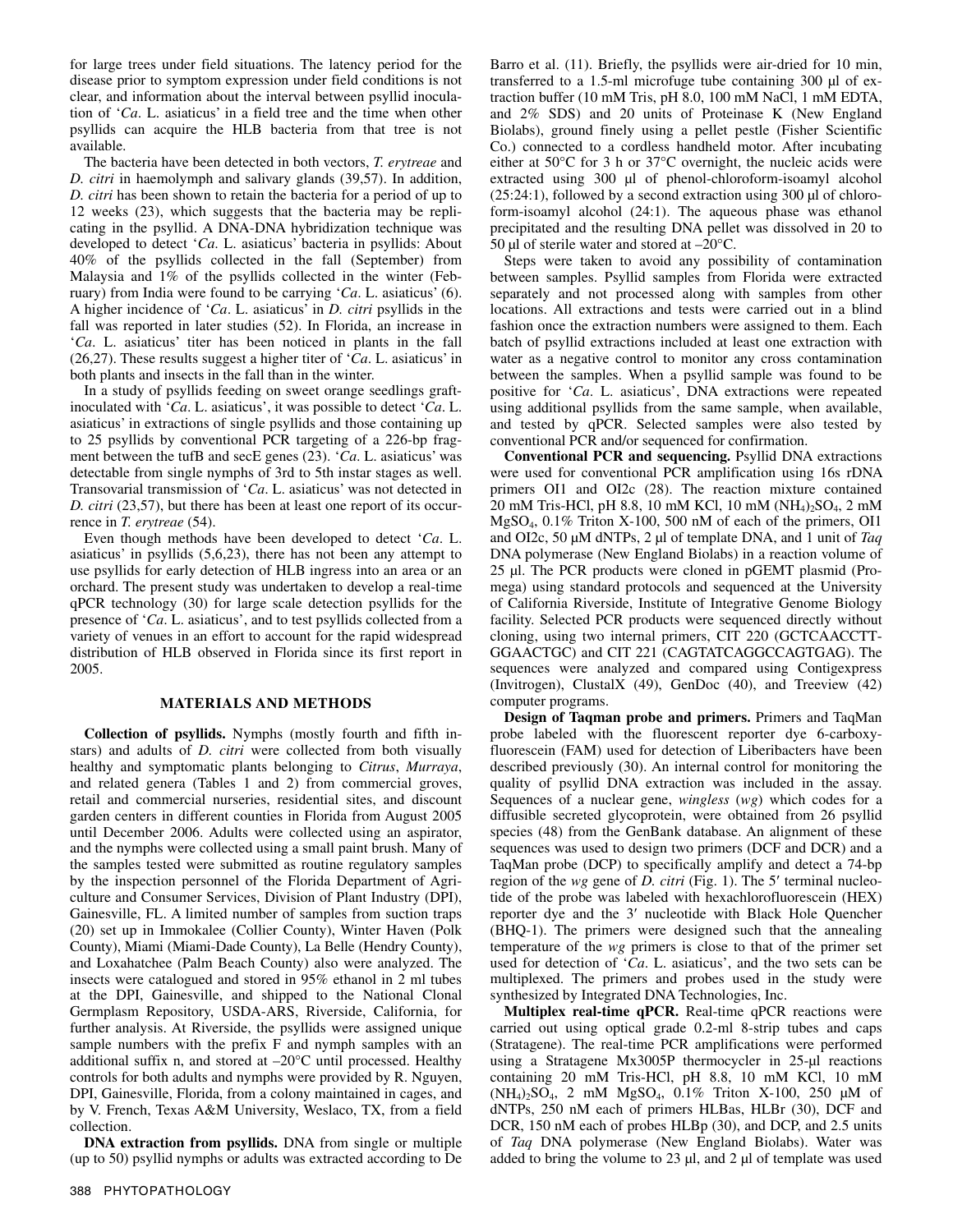per reaction. Each PCR assay of 96 sample tubes contained the following controls: two tubes with water (no template control, NTC) as negative PCR controls, one tube with "no psyllid" extractions as extraction control, two tubes containing dilutions of plasmid DNA pLas (containing target DNA sequence from '*Ca*. L. asiaticus' in pGEMT plasmid), and one tube containing '*Ca*. L. asiaticus'-positive DNA extraction as positive controls. Since 8 tube strips were used for PCRs, the plasmid controls were always located in the twelfth 8-tube strip to avoid any possible contamination of test samples in other tubes. The PCR cycling conditions were: 95°C for 5 min followed by 40 cycles of 95°C for 30 s and 58°C for 45 s. The emissions were measured at each of the 40 extension steps. The cycle threshold (Ct) value, which is the number of the PCR cycle at which the fluorescence increases above the threshold was determined automatically by the MxPro-Mx3005P version 3.00 software (Stratagene). A pGEMT plasmid containing a cloned fragment of 16s rDNA of '*Ca*. L. asiaticus' (pLas) was used for initial standardization of the real time PCR assay.

Preliminary optimization of concentrations of reagents including primers and probes was done using known positive and negative DNA extractions, as well as dilutions from the plasmid pLas. A standard curve was prepared using dilution series from the plasmid pLas. The effect of addition of psyllid DNA-specific primers and probe on detection of '*Ca*. L. asiaticus' was studied using both cloned DNA template and psyllid DNA extractions. A

TABLE 2. Incidence of '*Candidatus* Liberibacter asiaticus' in psyllid adults and nymph samples collected from different sources in Florida

| Host genus/source | Adults           | <b>Nymphs</b> | Total     |  |  |
|-------------------|------------------|---------------|-----------|--|--|
| Bergera           | 2/6 <sup>a</sup> | 0/3           | 2/9       |  |  |
| Citrofortunella   | 2/4              | 0/2           | 2/6       |  |  |
| Citrus            | 42/625           | 37/370        | 79/995    |  |  |
| Fortunella        | 0/6              | 0/3           | 0/9       |  |  |
| Murraya           | 14/82            | 2/43          | 16/125    |  |  |
| Poncirus          |                  | 0/1           | 0/1       |  |  |
| Severinia         | 0/1              | 0/1           | 0/2       |  |  |
| Suction trap      | 6/66             |               | 6/66      |  |  |
| Triphasia         | 0/1              |               | 0/1       |  |  |
| Total             |                  |               | 105/1,214 |  |  |

<sup>a</sup> '*Ca*. L. asiaticus' positive/total number tested.

TABLE 1. Analysis of selected psyllid samples from Florida by conventional polymerase chain reaction (cPCR) and quantitative real-time PCR (qPCR) cycle threshold (Ct) values in real-time PCR tests for '*Candidatus* Liberibacter asiaticus' (Ct Las) and *Diaphorina citri* (Ct DC) are shown

| ID <sup>a</sup> | Date of collection | Host                | Category <sup>b</sup> | County         | Psyllids/extraction <sup>c</sup> | Ct Las | Ct DC | $q$ PCR <sup>d</sup> | cPCR           |
|-----------------|--------------------|---------------------|-----------------------|----------------|----------------------------------|--------|-------|----------------------|----------------|
| F0001           | 8.10.2005          | Murraya paniculata  | Nursery               | Miami-Dade     | 3                                | 32.13  | 27.14 | ${\bf N}$            | $\mathbf N$    |
| F0003           | 8.10.2005          | M. paniculata       | Nursery               | Miami-Dade     | 6                                | 0.00   | 24.36 | $\mathbf N$          | N              |
| F0003n          | 8.10.2005          | M. paniculata       | Nursery               | Miami-Dade     | 10                               | 35.70  | 24.98 | N                    | N              |
| F0004           | 9.29.2005          | Citrus aurantifolia | Grove                 | Miami-Dade     | 6                                | 39.65  | 25.15 | N                    | $\mathbf N$    |
| F0005           | 10.5.2005          | C. aurantifolia     | Residential           | Palm Beach     | $\overline{2}$                   | 33.57  | 26.12 | N                    | $\mathbf N$    |
| F0005n          | 10.5.2005          | C. aurantifolia     | Residential           | Palm Beach     | 10                               | 29.03  | 24.12 | P                    | W              |
| F0006           | 9.30.2005          | C. limon            | Residential           | <b>Broward</b> | 5                                | 37.15  | 24.90 | N                    | $\mathbf N$    |
| F0007           | 9.30.2005          | C. aurantium        | Nursery               | Miami-Dade     | $\overline{4}$                   | 0.00   | 25.75 | N                    | N              |
| F0007n          | 9.29.205           | C. aurantium        | Nursery               | Miami-Dade     | $\tau$                           | 36.85  | 22.61 | N                    | N              |
| F0008           | 8.10.2005          | M. paniculata       | Nursery               | Miami-Dade     | $\mathbf{1}$                     | 36.13  | 28.80 | N                    | N              |
| F0009           | 9.30.2005          | C. sinensis         | Residential           | <b>Broward</b> | $\mathfrak{2}$                   | 35.12  | 27.24 | N                    | $\mathbf N$    |
| F0010           | 10.1.2005          | Citrofortunella     | small farm            | Miami-Dade     | $\mathbf{1}$                     | 31.49  | 27.45 | N                    | N              |
| F0010n          | 10.1.2005          | Citrofortunella     | small farm            | Miami-Dade     | 5                                | 34.52  | 27.33 | $\mathbf N$          | $\mathbf N$    |
| F0011           | 10.5.2005          | C. aurantium        | Residential           | Palm Beach     | 3                                | 24.56  | 31.80 | P                    | $\mathbf{P}$   |
| F0012           | 10.7.2005          | M. paniculata       | Nursery               | Miami-Dade     | 5                                | 0.00   | 25.81 | N                    | $\mathbf N$    |
| F0013           | 10.5.2005          | M. paniculata       | Nursery               | Miami-Dade     | $\overline{2}$                   | 35.15  | 27.21 | N                    | N              |
| F0014           | 10.5.2005          | Bergera koenigii    | Nursery               | Miami-Dade     | 3                                | 34.71  | 23.17 | N                    | N              |
| F0015           | 9.9.2005           | Suction trap        | Suction trap          | Polk           | $\mathbf{1}$                     | 25.66  | 31.60 | $\mathbf{P}$         | $\mathbf{P}$   |
| F0016           | 9.15.2005          | M. paniculata       | Garden Center         | Nassau         | $\sqrt{2}$                       | 24.75  | 25.56 | P                    | P              |
| F0017           | 9.19.2005          | M. paniculata       | Residential           | Palm Beach     | $\overline{c}$                   | 24.27  | 30.84 | P                    | P              |
| F0018           | 9.22.2005          | C. sinensis         | Grove                 | Polk           | $\overline{c}$                   | 25.48  | 27.40 | $\mathbf{P}$         | $\overline{P}$ |
| F0018n          | 9.22.2005          | C. sinensis         | Grove                 | Polk           | 5                                | 18.75  | 29.94 | P                    | P              |
| F0019           | 9.22.2005          | Citrofortunella     | Grove                 | Polk           | $\mathbf{1}$                     | 24.26  | 28.91 | P                    | nd             |
| F0020           | 10.6.2005          | M. paniculata       | Nursery               | Miami-Dade     | 3                                | 27.39  | 25.60 | P                    | $\mathbf{P}$   |
| F0020n          | 10.6.2005          | M. paniculata       | Nursery               | Miami-Dade     | 5                                | 22.16  | 26.01 | $\mathbf{P}$         | $\overline{P}$ |
| F0136           | 1.30.2006          | C. sinensis         | Grove                 | Collier        | 50                               | 23.20  | 29.50 | P                    | $\mathbf{P}$   |
| F0216           | 2.13.2006          | C. sinensis         | Grove                 | De Soto        | 50                               | 24.30  | 26.17 | P                    | P              |
| F0489           | 6.2.2006           | Citrus sp.          | Nursery               | Marion         | $\mathfrak{2}$                   | 28.55  | 25.71 | $\mathbf{P}$         | nd             |
| F0492n          | 6.1.2006           | C. sinensis         | Garden Center         | Marion         | 10                               | 30.49  | 20.93 | P                    | nd             |
| F0533n          | 6.8.2006           | Citrus sp.          | Grove                 | Marion         | 5                                | 29.70  | 24.71 | P                    | nd             |
| F0536           | 6.5.2006           | C. sinensis         | Garden Center         | Marion         | 5                                | 27.65  | 22.23 | $\mathbf{P}$         | nd             |
| F0536n          | 6.5.2006           | C. sinensis         | Garden Center         | Marion         | 10                               | 25.86  | 23.24 | P                    | nd             |
| F0537           | 6.8.2006           | C. sinensis         | Grove                 | Marion         | 5                                | 26.71  | 23.74 | P                    | nd             |
| F0537n          | 6.8.2006           | C. sinensis         | Grove                 | Marion         | 11                               | 27.05  | 23.21 | $\mathbf{P}$         | nd             |
| F0538n          | 6.7.2006           | Citrus sp.          | Nursery               | Marion         | $\mathbf{1}$                     | 27.34  | 28.65 | $\mathbf{P}$         | nd             |
| F0541           | 6.7.2006           | Citrus sp.          | Nursery               | Marion         | 5                                | 25.50  | 23.51 | P                    | nd             |
| F0541n          | 6.7.2006           | Citrus sp.          | Nursery               | Marion         | 4                                | 29.36  | 28.01 | $\mathbf{P}$         | nd             |
| F0547           | 6.5.2006           | Citrus sp.          | Nursery               | Marion         | $\overline{4}$                   | 28.42  | 23.74 | $\mathbf{P}$         | nd             |
| F0547n          | 6.5.2006           | Citrus sp.          | Nursery               | Marion         | 10                               | 27.62  | 22.83 | P                    | nd             |
| F0552           | 6.5.2006           | Citrus sp.          | Nursery               | Marion         | 5                                | 24.46  | 22.34 | P                    | nd             |
| F0552n          | 6.5.2006           | Citrus sp.          | Nursery               | Marion         | 11                               | 28.05  | 23.51 | P                    | nd             |

<sup>a</sup> ID represents unique identification number provided for each psyllid sample collected. When both nymphs and adults were collected from the same location, the nymphs were given the same ID, but with suffix 'n'.

**b** Category: includes several retail stores/nurseries with less than 500 plants per location.

c Psyllids/extraction: number of psyllid adults, or nymphs used per each DNA extraction.

d Results of PCR tests are shown as N (negative), P (positive), W (weak reaction), and nd (test not done). In qPCRs, a Ct value of up to 30 (for Liberibacter asiaticus) was regarded as positive, and those values above 30 and zeroes were regarded as negative. Conventional PCR analysis was based on visualization of expected size PCR products by agarose gel electrophoresis.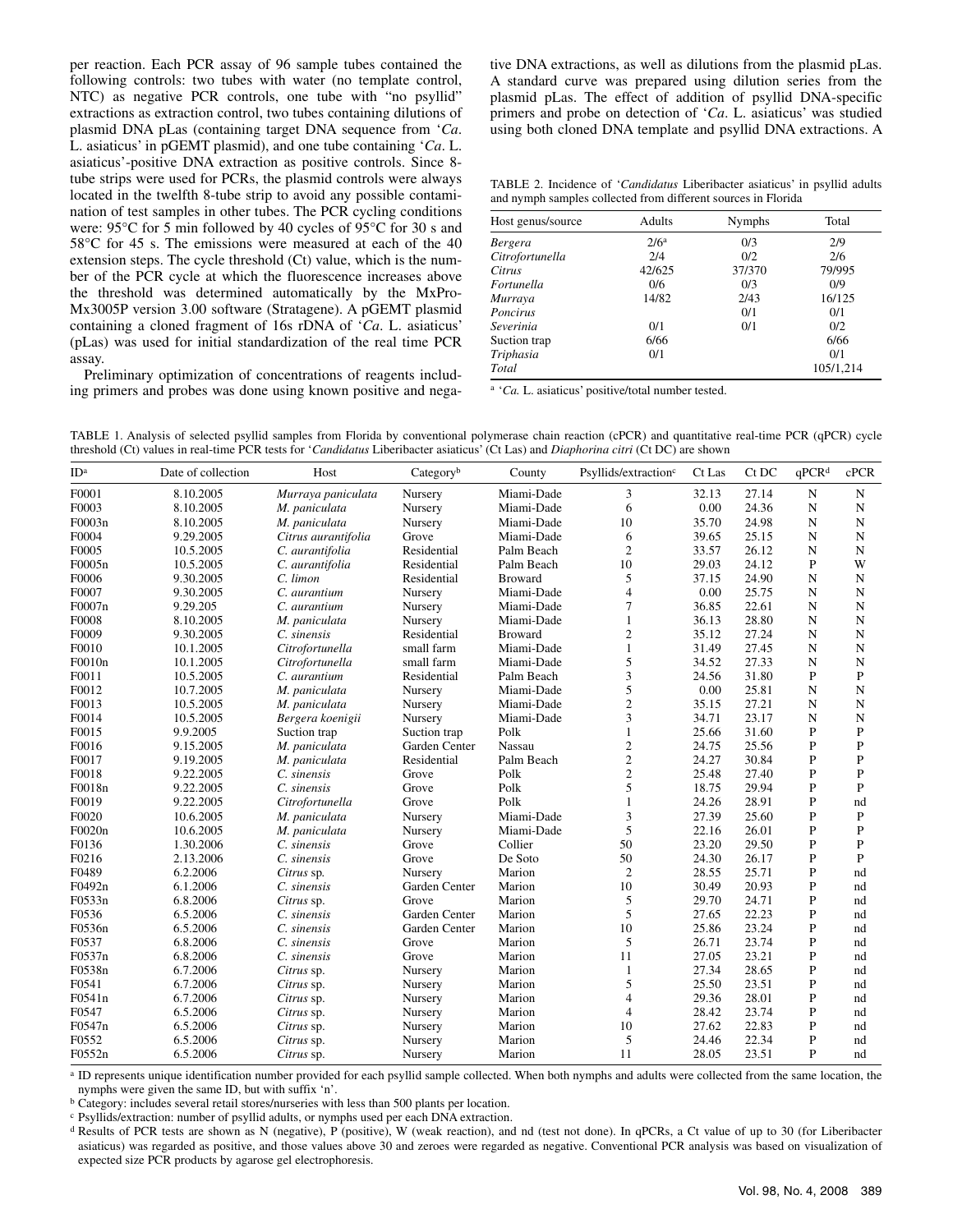dilution series of a '*Ca*. L. asiaticus'-positive psyllid DNA extraction was used to study the linearity of detection of both the '*Ca*. L. asiaticus' DNA and the psyllid DNA.

**Data analysis.** The cycle threshold (Ct) values from each realtime PCR experiment were exported to an Excel data spreadsheet. The field data, DNA extraction details and conventional PCR information maintained on separate Excel data spreadsheets were then imported to Microsoft Access for database analyses.

#### **RESULTS**

**Conventional PCR, cloning, and sequencing.** A set of psyllid samples collected from different parts of Florida was used for the initial studies (F1 to F20; Table 1). DNA extractions were made using variable numbers of psyllids (1 to 10). Results from conventional PCR with primers OI1 and OI2c are shown in Table 1. The PCR products were cloned in a pGEM-T plasmid (Promega) for use as a control template in future experiments. Selected PCR products representing different counties were sequenced directly using internal primers CIT 220 and CIT 221. Representative sequences were submitted to GenBank (EU130552 to EU130556). The chromatograms were analyzed using the ContigExpress computer program (Invitrogen). Based on a very few conserved nucleotide differences in the 16s rDNA of '*Ca*. L. asiaticus' from this study and those in the database, five different groups can be identified: Group A, represented by the majority of sequences in the database; group B, with three sequences containing one nucleotide change at nucleotide 9 (DQ167273, DQ167274, and DQ167275; numbering based on DQ157275); group C, with two sequences containing two nucleotide changes at nucleotides 377 and 1,023 (DQ432004 and DQ431997); group D, with three sequences containing three changes at nucleotides 330, 353, and 972 (DQ43199, DQ432002, and DQ432005); and group E, with two sequences in this study containing no change/transversion from  $T$  to  $Y$  (a mix of  $T$  and  $C$  in the population) at nucleotide 333.

**Standardization of singleplex and multiplex real-time qPCR.**  Preliminary standardization of real-time qPCR was done using known '*Ca*. L. asiaticus' positive and negative psyllid DNA extractions previously tested by conventional PCR of 16s rDNA (28), and the plasmid, pLas. The TaqMan assays were conducted using primer-probe set HLBas, HLBp, and HLBr (30), using a dilution series from the plasmid DNA pLas as templates for detection of '*Ca*. L. asiaticus'. The results demonstrated linearity in response to the DNA dilution series from the plasmid DNA template (Fig. 2A and B). The assays were repeated with the addition of two primers and a TaqMan probe designed for specific detection of psyllid DNA (Fig. 1); no appreciable difference in Ct values for detection of '*Ca*. L. asiaticus' (Fig. 2C) was observed. Similarly, the Ct values for detection of '*Ca*. L. asiaticus' with known healthy and '*Ca*. L. asiaticus' positive psyllid DNA extractions did

not change when psyllid specific primers and probes were added in the PCR reaction mix (Fig. 2D). Dilution series were made from a DNA extraction from psyllids with '*Ca*. L. asiaticus' and tested by multiplex real-time qPCR using primers and TaqMan probes specific for '*Ca*. L. asiaticus' and the psyllid DNA. The results demonstrate linearity in response in both the '*Ca*. L. asiaticus' assay and the psyllid DNA assay to the DNA dilution series (Fig. 3). Various PCR conditions, such as buffers, additives, concentrations of primers and probes, were standardized using both the plasmid DNA, pLas template, and known healthy and '*Ca*. L. asiaticus'-containing samples (data not shown). '*Ca*. L. asiaticus'-free adults and nymphs were used as negative controls.

**Detection of '***Ca***. L. asiaticus' in psyllids.** Initial testing of psyllid DNA samples by real-time qPCR was in agreement with the results from conventional PCR (Table 1). '*Ca*. L. asiaticus' was detected from both adult and nymph samples. At least three replications per extraction were used for testing by real-time qPCR. The results shown in the Table 1 are mean values for the first two replications.

Over 1,200 psyllid samples collected from different hosts (Table 2) and locations (Table 3) were tested. A total of 105 samples were positive for '*Ca*. L. asiaticus'. Adult psyllids with '*Ca*. L. asiaticus' were found from *Citrus* spp., *Murraya paniculata, Bergera koenigii*, and *Citrofortunella microcarpa* (Calamondin). However, nymphs infected with '*Ca*. L. asiaticus' were found only from *Citrus* spp. and *M. paniculata*.

Psyllids positive for '*Ca*. L. asiaticus' were found in samples collected from commercial groves, nurseries, retail stores, residences, and insect traps. While some of the '*Ca*. L. asiaticus' positive samples were collected from symptomatic trees and counties with records of plant infections, a large number of '*Ca*. L. asiaticus' positive samples came from unexpected sources, including asymptomatic trees, counties with no prior positive records for HLB, discount garden centers, small nurseries, and retail outlets. The records from the first collection of '*Ca*. L. asiaticus' positive samples from each county, from plants and psyllids, are shown in Table 3. While the results of psyllid analysis came from the present study, the information on '*Ca*. L asiaticus' analysis of plants was obtained from the DPI records. In six of thirteen counties, Brevard, Highlands, Marion, Nassau, Pasco, and Polk, positive psyllids were found prior to finding HLB positive plants in surveys.

**'***Ca***. L. asiaticus' in adults versus nymphs.** '*Ca*. L. asiaticus' was detected in both adults and nymphs of *D. citri*. Different combinations of results were obtained when the adults and nymphs collected from same source tree were analyzed. Out of 307 samples where both psyllid adults and nymphs were collected from the same source, both adults and nymphs were positive in 16 samples, only adults were positive in 8 samples, only nymphs were positive in 12 samples and both adults and nymphs were negative in 271 samples.



**Fig. 1.** Sequences of primers and TaqMan probe for real-time polymerase chain reaction amplification of *wingless* (*wg*) gene of *Diaphorina citri*. An alignment of about 40 different psyllid sequences was used to design primers for specific amplification. Double-stranded sequence of the target region in *D. citri* is shown on the top. The forward (DCF), reverse (DCR), and HEX-labeled TaqMan probe (DCP) are indicated by bold letters and boxes. The arrows indicate orientation of the primers. The alignment shows substitutions in sequences of wg genes of seven other selected psyllid genera.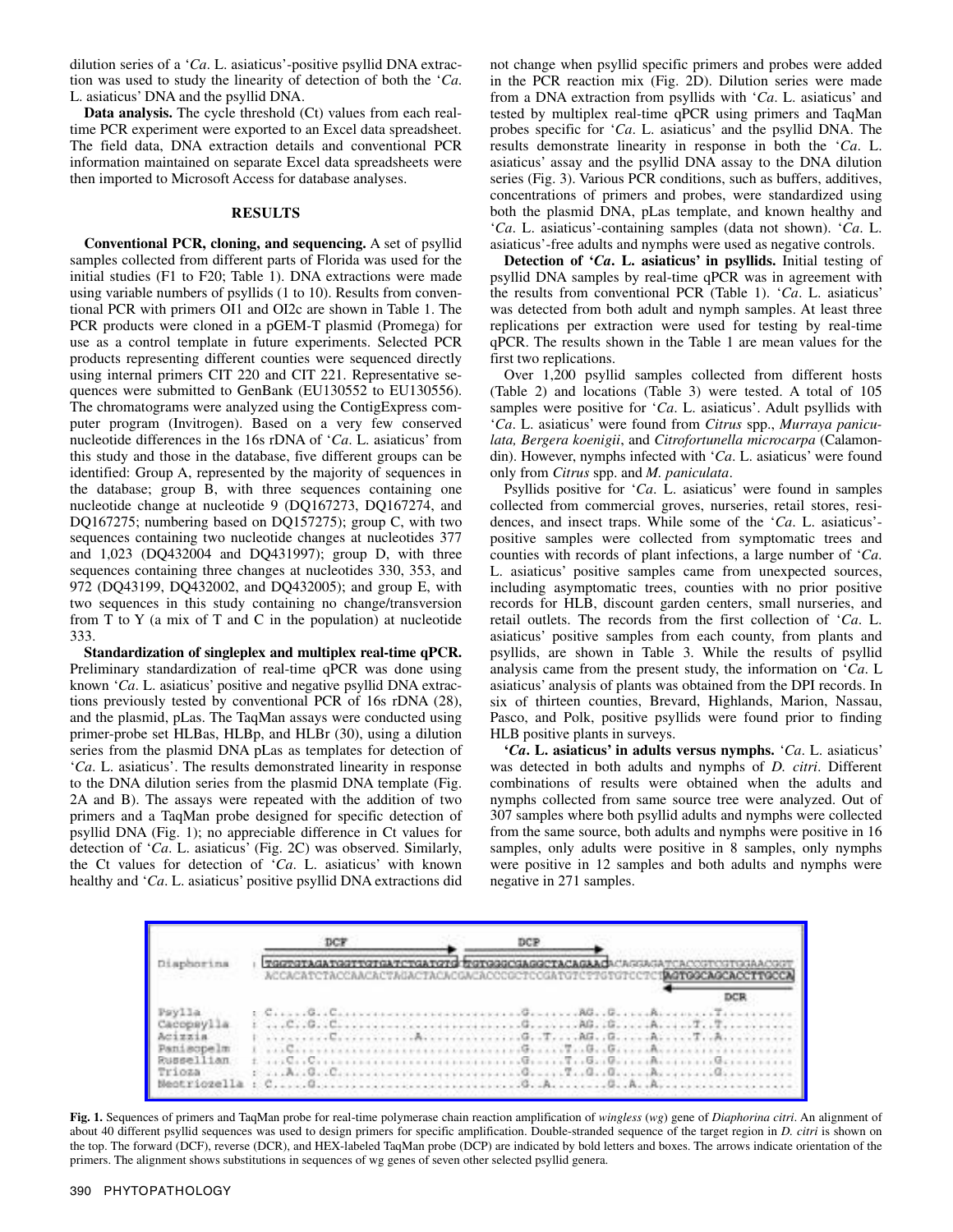**'***Ca***. L. asiaticus' in garden centers and retail nurseries.** The psyllid samples were collected from 43 different counties in Florida, of which 700 samples were from small retail nurseries (including retail outlets such as tourist shops and small hardware stores) and discount garden centers. A few samples were collected from large commercial citrus nurseries, all of which tested negative for '*Ca*. L. asiaticus'. Sixteen out of 202 psyllid samples from discount garden centers, and 38 out of 502 samples from small nurseries and retail outlets were positive for '*Ca*. L. asiaticus' (Table 3). Amongst them, nine positive samples from garden centers and 12 positive samples from nurseries were nymphs, suggesting that the insect-source plants in the garden center were infected. In some cases, '*Ca*. L. asiaticus'-positive psyllids were detected in garden centers, retail stores, and nurseries well before HLB positive plants were found in commercial groves in the area (for example, Brevard, Marion, and Pasco counties).

**Seasonality of '***Ca***. L. asiaticus' infection in psyllids**. An analysis of the percent infection of '*Ca*. L. asiaticus' in both psyllid adult and nymph samples in different months was made (Fig. 4). The lowest levels of '*Ca*. L. asiaticus' infections were found in the cooler winter months while highest levels of infections were found in the September/October months, probably coinciding with feeding on fall flushes. A comparison of '*Ca*. L. asiaticus' incidence in psyllids in Florida (Fig. 4A and B) with the monthly psyllid population data (Fig. 4C) from a suction trap located in Loxahatchee (Palm Beach County) suggests that even though psyllid populations may reach a peak in April (spring flush), higher incidence of '*Ca*. L. asiaticus' may occur in September/October when populations are much lower.

## **DISCUSSION**

Citrus production in Brazil and Florida is threatened by recent outbreaks of HLB. In each case, the discovery of HLB apparently came late, probably 5 to 10 years after the entry of the pathogen (17,47), and the disease had become widespread prior to its discovery, exposing the lack of availability of effective monitoring techniques. Early disease detection and eradication of infected plants are critical for successful disease management. When HLB is found in a grove, the owner is faced with a difficult decision: either manage the disease through psyllid control and removal of infected trees, or eradicate the block. This decision would be easier if an indication of the extent of disease spread were known. Nursery trees and propagation source trees exposed to psyllids in an HLB-infected area must be considered as compromised, particularly since there is no reliable diagnostic method available to certify with certainty that they are disease-free. Success in citrus production will depend on internal grove management as well as reduction of external inoculum sources. The latter may include '*Ca*. L. asiaticus' infected plants in residential sites, abandoned groves, outdoor nurseries, or retail stores, and psyllids with '*Ca*. L. asiaticus' moving naturally and through planting materials. While the internal grove management is under the grower's control, the reduction of external sources of inoculum depends on effective regulation and public awareness.

The present study is an effort to develop a vector-based detection system to monitor pathogen movement for use as an additional tool for management of the disease. A real-time qPCR method had been recently developed for sensitive detection of



**Fig. 2. A,** Amplification profile from the real-time polymerase chain reaction of a dilution series of a plasmid DNA containing the target sequence, partial 16s rDNA of '*Candidatus* Liberibacter asiaticus'. **B,** Standard curve showing relationship between the starting DNA template and cycle threshold (Ct). **C,** Amplification profile for Las from the plasmid dilution series with or without the addition of primers and probe for detection of psyllid DNA. **D,** Amplification profile for Liberibacter asiaticus from four different psyllid DNA extractions with and without the presence of primers and probe for detection of psyllid DNA. Numbers 1 through 8 in **A** and **C** indicate serial dilutions of starting DNA template from 10<sup>-1</sup> to 10<sup>-8</sup>, and NTC refers to no template control. The pairs of data series with small and corresponding large data point markers in **C** and **D** show fluorescence values in reactions with and without primers and probe for psyllid DNA, respectively.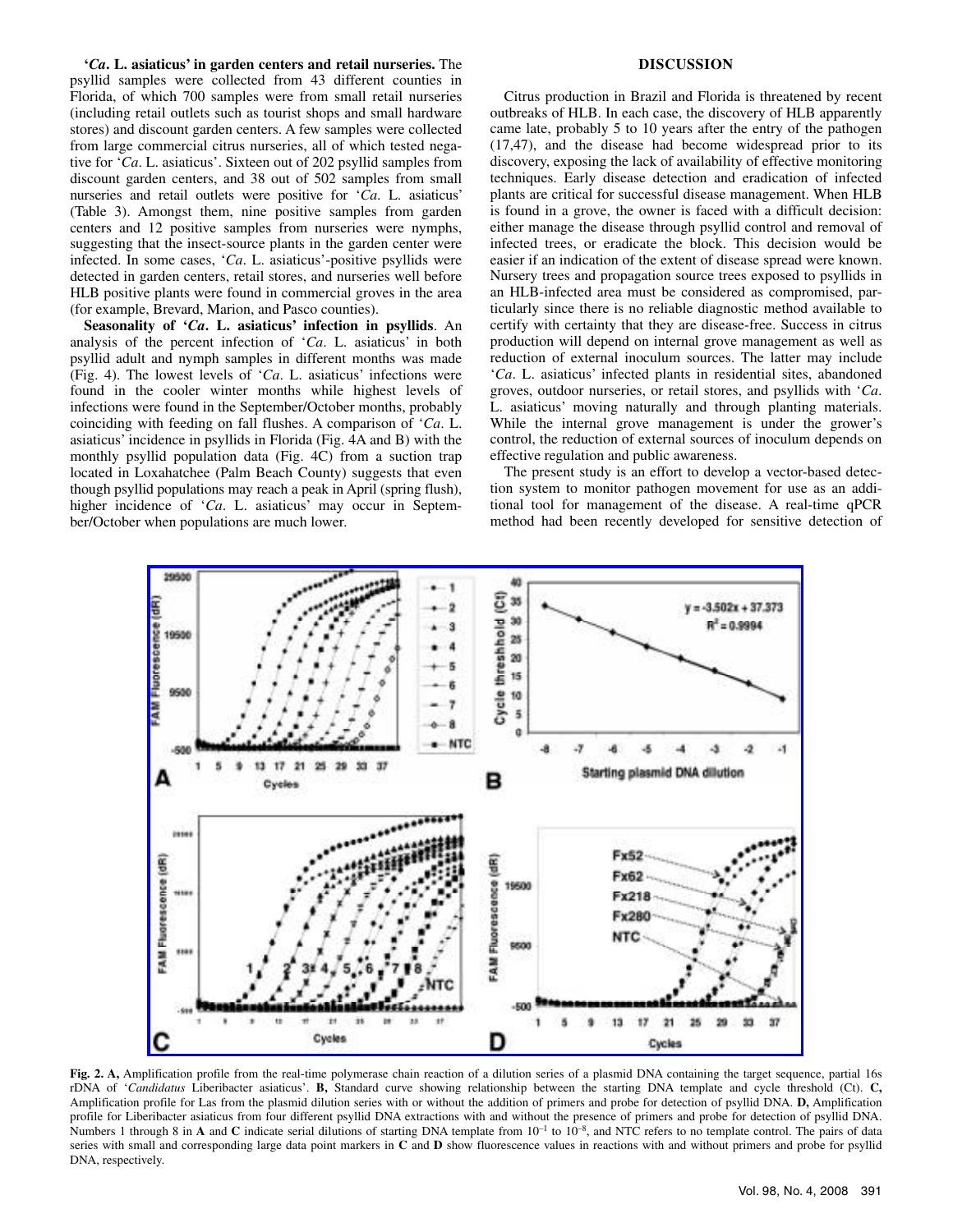'*Ca*. L. asiaticus' from plants (30), and this methodology was adapted in the present study for the detection of '*Ca*. L. asiaticus' in psyllids. Selected samples positive for '*Ca*. L. asiaticus' in realtime PCR assays were further confirmed by analysis of additional psyllids (when available), conventional PCR of 16s rDNA and sequencing.

**Detection of '***Ca***. L. asiaticus' in psyllids collected from asymptomatic plants. '***Ca*. L. asiaticus' was detected in psyllid samples collected from visually healthy trees in counties with no



**Fig. 3. A,** Amplification profile from the real-time polymerase chain reaction (PCR) of a dilution series (data series starting from left,  $10^{-1}$  to  $10^{-5}$ , and no template control, NTC) of a representative psyllid (*Diaphorina citri*) DNA extract (Fx 62) for the presence of '*Candidatus* Liberibacter asiaticus'. **B**, Amplification profile from the real-time PCR of the same dilution series of the extract, Fx 62 using primers and probe for the psyllid DNA. **C,** Standard curves showing relationship between the starting DNA template concentration and cycle threshold (Ct) for the bacterial DNA (FAM values) and the host psyllid DNA (HEX values).

known plant records for HLB (at the time of psyllid sample collection), as well as from blocks or groves with no detectable HLB symptoms on plants. A psyllid sample (Table 1, F136) collected in January 2006 from a relatively isolated grove in Collier County with 3-year-old citrus was found to be positive for '*Ca*. L. asiaticus'. No HLB symptoms were observed on any of the plants in the block either at the time of collection or in followup visits in June and September 2006. A few trees with early HLB symptoms were found in November 2006, over 9 months after the detection of '*Ca*. L. asiaticus' in psyllids, and the presence of '*Ca*. L. asiaticus' in the symptomatic trees was then confirmed by PCR tests by the DPI. These observations and results suggest that the 3-year-old trees in this block may have remained asymptomatic for more than 9 months.

In Polk County, '*Ca*. L. asiaticus' positive psyllid samples (12 out of 135) were found from four different sites, including two groves, an abandoned nursery, and a suction trap starting September 2005. However, positive plants were not found in Polk County until August 2007. In those cases where '*Ca*. L. asiaticus' positive results were obtained from psyllids collected from visually healthy trees and those from counties with no plant infection records, further confirmation of the test results was done by conducting additional psyllid extractions from the same sample, when available, and by collecting and testing additional samples from the same site. For example, seven extractions were made from the sample F18n (nymphs), of which three were positive for '*Ca*. L. asiaticus' (data not shown). Adults from the same site (F18) were also positive. From another site, '*Ca*. L. asiaticus' positive psyllids were obtained in both hand collections made at different times and suction trap collections. Plants positive to '*Ca*. L. asiaticus' could not be detected at this site until August 2007 despite regular monitoring and testing.

In De Soto County, following finding of a '*Ca*. L. asiaticus' positive psyllid sample (Table 1, F216) from a grove in February 2006, two symptomatic plants were found at the same location during a follow-up inspection in July 2006. One of these trees was confirmed to be positive for HLB by DPI. Over 70 psyllid samples were collected from the same grove over a period of 1 year, and seven samples were found to be '*Ca*. L. asiaticus' positive (Table 3).

In Marion County, 13 out of 56 samples obtained from retail nurseries, garden centers, and grove sites, collected in June to August 2006, were '*Ca*. L. asiaticus'-positive (Table 3). Adult and nymph samples collected from five different trees contained '*Ca*. L. asiaticus'. Additional extractions could be conducted from 8 of 13 '*Ca*. L. asiaticus'-positive samples, and seven of those repeat extractions tested positive for '*Ca*. L. asiaticus'. The first record of detection of '*Ca*. L. asiaticus' from a plant in the County was from an urban landscape tree in May 2007 (Table 3).

These results show that while a positive result from a psyllid analysis may be informative and useful for undertaking appropriate management decisions, negative results may not indicate absence of HLB activity in an area. Further, HLB movement in an area can be identified by psyllid analysis about one to several years prior to appearance of symptoms. The ideal time of psyllid sampling, sample size, and other parameters need to be determined. Assuming the lack of transovarial transmission (23,57), psyllid nymphs, which do not move from plant to plant, may acquire '*Ca*. L. asiaticus' only from the tree on which they live. A nymph sample with '*Ca*. L. asiaticus' would indicate that the source plant is infected, while an adult with '*Ca*. L. asiaticus' may indicate only the presence of infected trees in the vicinity. Accordingly, plant source records are useful for analysis of the data obtained from nymph samples while the grove block records may be sufficient for the adult psyllid samples. Adult psyllid analysis from a grove may provide useful measure of HLB movement probably well before the disease can be detected in plants.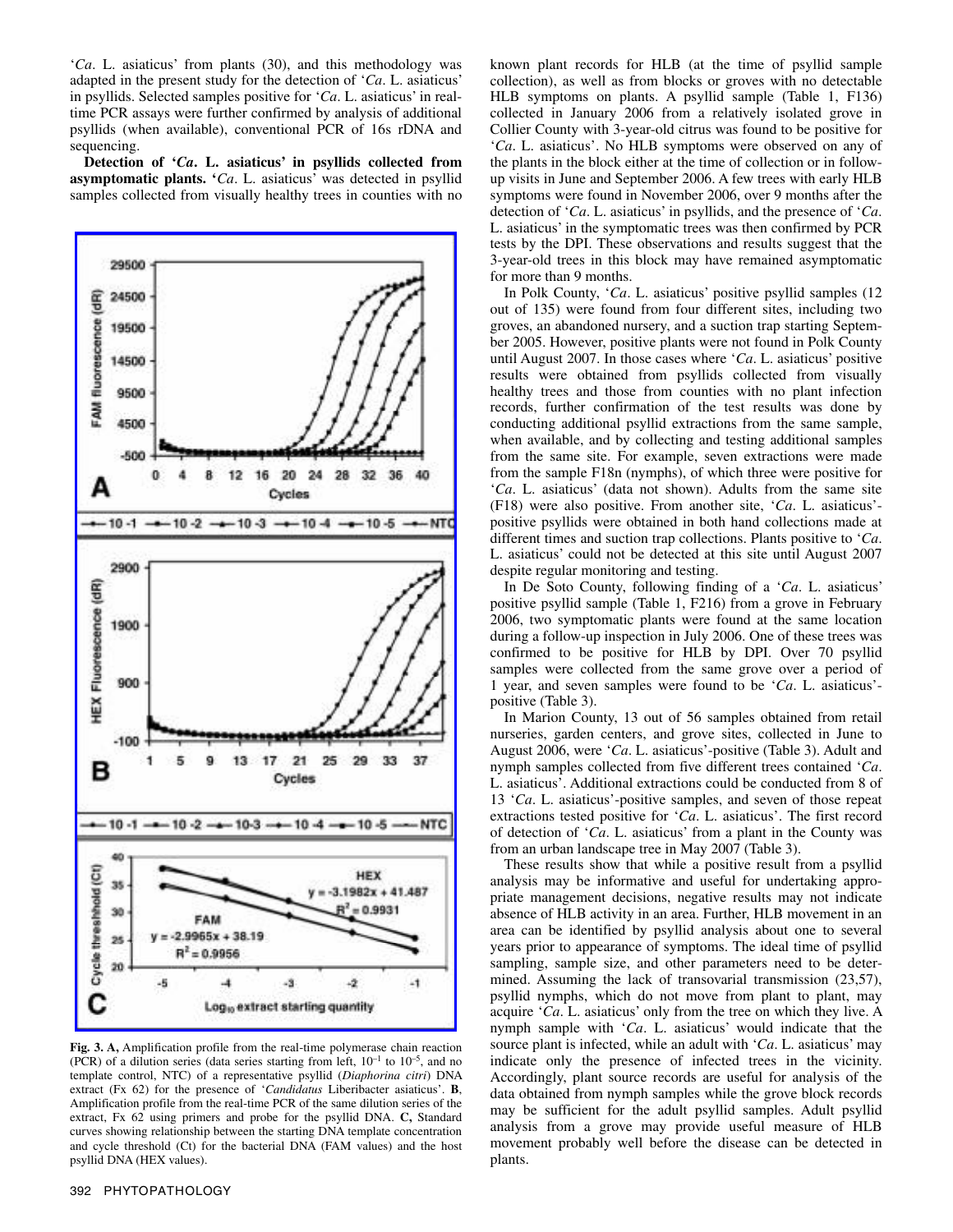**Seasonality of '***Ca.* **L asiaticus' incidence in psyllids.** In this study, no attempt was made to collect psyllids from the same location for analyzing seasonality, if any, of the '*Ca*. L. asiaticus' infections in psyllids. However, it became apparent that the number of samples with '*Ca*. L. asiaticus' infections varied seasonally. Accordingly, the seasonal variations in '*Ca*. L. asiaticus' finds were analyzed (Fig. 4). Interestingly, the higher incidence of '*Ca*. L. asiaticus' did not correlate with higher population of psyllids. There is no information available on the effects of temperature or other environmental factors on acquisition, survival and multiplication of '*Ca*. L. asiaticus' in psyllids. The present analysis was based on results from a statewide collection with wide ranging differences in the environmental conditions. However, locally developed seasonality data may prove to be useful for management of HLB to determine appropriate strategies for psyllid control, timing of tree hedging, and other management practices.

**'***Ca***. L. asiaticus' in psyllids collected from retail stores.** Several samples were collected from retail stores that market but do not propagate citrus trees, including garden stores, retail nurseries, and tourist shops. Both psyllid adult and nymph samples collected from these outlets have tested positive for '*Ca. L. asiaticus*'. The sources of '*Ca. L. asiaticus*' in psyllids usually are not easily traceable, but there are several possibilities. In the case of '*Ca*. L. asiaticus' positive adult psyllids, they could have come from the nursery that produced the plants. The psyllids could have acquired '*Ca*. L. asiaticus' from HLB positive citrus trees within the store or from infected trees around the business. Alternatively, the trees may have been raised from infected budwood, or the infections may have come from the liners (rootstocks), which may have been exposed to psyllids carrying '*Ca*. L. asiaticus'. There is also a remote possibility that '*Ca*. L. asiaticus' bacteria are transmitted transovarially. Earlier reports have shown no evidence of this process in *D. citri* (25), but there is at least one report that it may occur in *T. erytreae* (54). Regardless of the source, it is clear that HLB is being distributed in plants in retail stores. Psyllids appear to be thriving well in several retail stores, judging from the high number of insects collected from some venues. Temperature and other environmental conditions in garden stores, availability of continuous new flush for psyllid feeding, inadequate pesticide treatment, and lack of exposure to severe winter conditions may aid in better survival of both psyllids and '*Ca*. L. asiaticus' throughout the year in such an environment. Under

these conditions, plants may be infected but asymptomatic, with a long latency period. These plants are moved to different counties as well as other states, and may serve as sources of inocula in new locations.

Millions of citrus trees are propagated and marketed in Florida annually. The fiscal year 2005/2006 inventory included 8,129,369 citrus plants for planting in commercial groves, 299,324 "own-use trees" for planting in commercial groves, and 1,259,302 trees propagated for residential planting (56). Psyllids were generally hard to find in large commercial nurseries, but appear to be very common in retail nurseries. The results presented in this study strongly suggest that movement of '*Ca*. L. asiaticus' infected plants and psyllids by retail stores may have played a significant role in rapid wide distribution of the disease, the effects of which are probably not yet fully realized and may become evident in the next few years as further disease progression takes place.

Florida nursery regulations about propagation and movement of citrus trees are changing (56). As of January 2007, all new citrus trees must be propagated in an approved enclosed structure. Nursery producers had until January 2008 to sell all previous stock, after which all citrus plants in propagating nurseries had to be enclosed. Nurseries and retail outlets are subject to frequent inspections for HLB symptoms in plants and freedom from psyllids, and propagation sources will be tested for '*Ca*. L. asiaticus' at least once a year. The new regulations should help prevent HLB and psyllid problems on citrus plants for sale in the future.

**HLB and** *Murraya paniculata***.** Thirteen of the psyllid samples that were positive for '*Ca*. L. asiaticus' were collected from *M. paniculata* (orange jasmine) in retail outlets; twelve of these were from Miami-Dade County, where most *Murraya* plants are produced, and one sample was from Nassau County, the source of which was traced back to a Miami-Dade County nursery. The finding of a '*Ca*. L. asiaticus' positive psyllid in a Nassau County discount garden center demonstrates that '*Ca*. L. asiaticus'-positive psyllids can and do move with *M. paniculata*, a popular landscape ornamental plant. The state records for nursery stock do not list *M. paniculata* separately from other ornamental foliage plants, so it is impossible to know how many *M. paniculata* plants are sold in other counties and states annually. However, *M. paniculata* plants appear to be commonly sold in discount garden centers.

Liberibacters (both '*Ca*. L. americanus' and '*Ca*. L. asiaticus') were detected in *M. paniculata* trees in HLB-affected citrus areas

TABLE 3. Detection of '*Candidatus* Liberibacter asiaticus' in psyllid samples collected from 43 different counties in Florida, and from different source categories

| County              | Psyllid record <sup>a</sup> | Total               | Garden center | Grove  | Nursery | Residential | Business landscape | Suction trap | Plant record <sup>b</sup> |
|---------------------|-----------------------------|---------------------|---------------|--------|---------|-------------|--------------------|--------------|---------------------------|
| Alachua             |                             | $0/26$ <sup>c</sup> | 0/2           | 0/9    | 0/15    |             |                    |              |                           |
| <b>Brevard</b>      | $5/31/06$ <sup>d</sup>      | 10/62               | 2/25          | 0/2    | 8/35    |             |                    |              | 12/7/06                   |
| <b>Broward</b>      |                             | 0/21                |               | 0/3    | 0/13    | 0/5         |                    |              | 9/14/05                   |
| Collier             | 1/30/06                     | 13/133              | 0/8           | 10/85  | 1/5     | 1/20        | 0/4                | 1/11         | 11/29/05                  |
| De Soto             | 2/13/06                     | 7/75                | 0/1           | 7/74   |         |             |                    |              | 12/7/05                   |
| Duval               |                             | 0/69                | 0/16          |        | 0/47    | 0/4         | 0/2                |              |                           |
| Hendry              | 1/28/06                     | 7/104               |               | 7/89   | 0/5     | 0/2         | 0/2                | 0/6          | 10/11/05                  |
| Highlands           | 8/2/05 <sup>d</sup>         | 2/12                | 0/2           |        | 0/6     | 2/4         |                    |              | 11/15/05                  |
| <b>Indian River</b> |                             | 0/28                | 0/7           | 0/1    | 0/18    | 0/2         |                    |              | 7/12/07                   |
| Marion              | 6/2/06 <sup>d</sup>         | 13/56               | 2/12          | 3/4    | 8/38    | 0/2         |                    |              | 5/17/07                   |
| Miami-Dade          | 10/08/05                    | 26/139              | 5/13          | 0/1    | 19/104  | 2/18        | 0/1                | 0/2          | 8/23/05                   |
| Monroe              | 10/19/05                    | 2/8                 |               |        | 2/8     |             |                    |              | 10/15/05                  |
| Nassau              | 9/15/05 <sup>d</sup>        | 1/14                | 1/3           |        | 0/11    |             |                    |              |                           |
| Palm Beach          | 10/5/05                     | 6/31                |               | 0/2    | 0/3     | 3/6         |                    | 3/20         | 9/28/05                   |
| Pasco               | 5/31/06 <sup>d</sup>        | 3/34                | 3/10          |        | 0/24    |             |                    |              | 10/16/07                  |
| Polk                | 9/2/05 <sup>d</sup>         | 12/135              | 0/16          | 10/47  | 0/41    | 0/3         | 0/1                | 2/27         | 8/14/07                   |
| St. Lucie           | 5/26/06                     | 3/31                | 3/14          | 0/7    | 0/6     | 0/4         |                    |              | 10/13/05                  |
| Others              |                             | 0/236               | 0/73          | 0/26   | 0/123   | 0/14        |                    |              |                           |
| Total               |                             | 105/1.214           | 16/202        | 37/350 | 38/502  | 8/84        | 0/10               | 6/66         |                           |

<sup>a</sup> The psyllid record indicates the earliest date of collection of a HLB-positive psyllid sample.

<sup>b</sup> Plant record indicates the earliest date of detection of HLB-positive plant sample. The plant analysis results were provided by the Division of Plant Industries,

Gainesville, Florida.<br> $\frac{c}{c}$  'Ca. L. asiaticus'-positive/total number tested.

<sup>d</sup> Indicates counties where HLB was detected in psyllids prior to its detection in plants.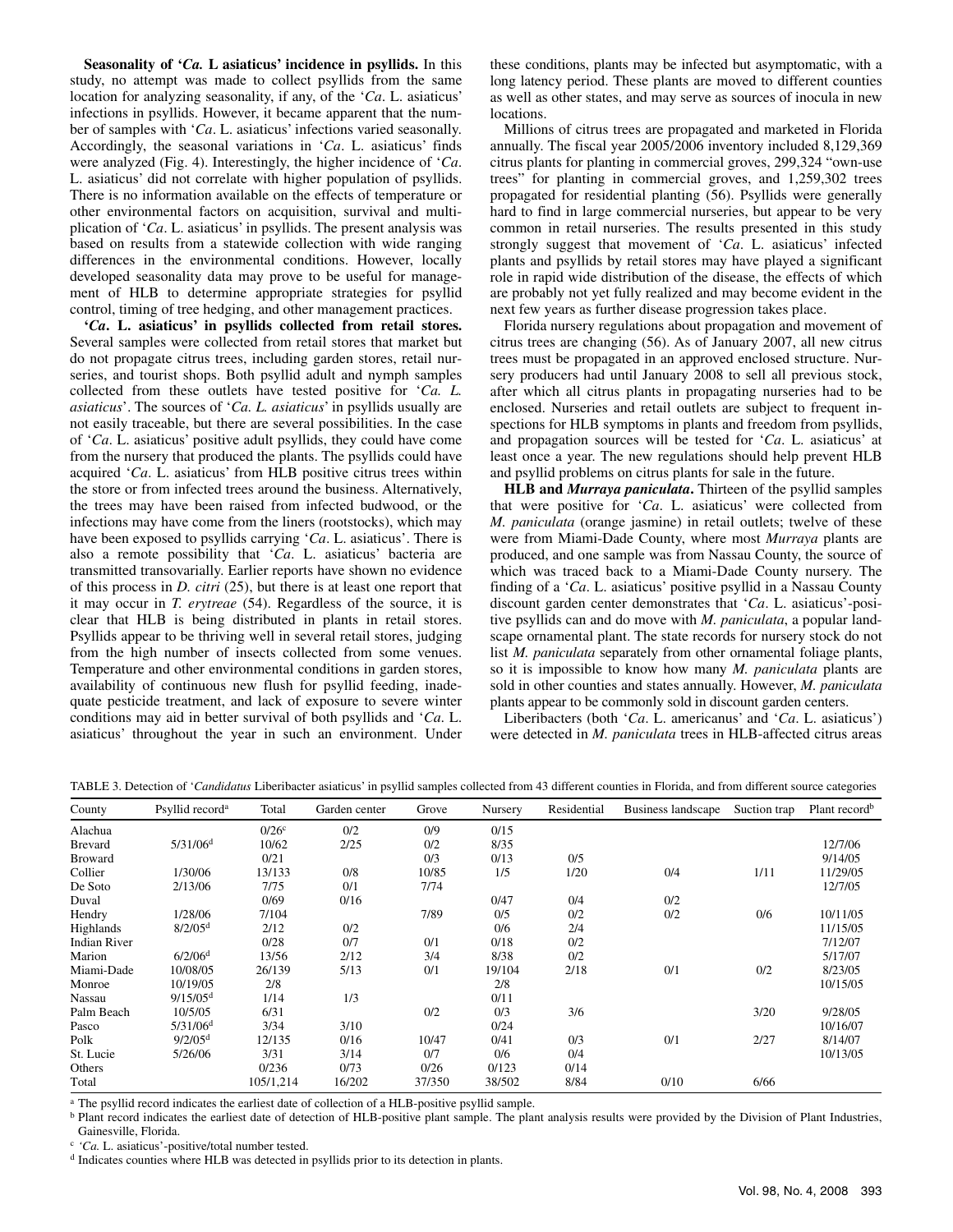in Brazil (36). Analysis of over 350 samples of *M. paniculata* by PCR showed the presence of both '*Ca*. L. americanus' (10%) and '*Ca*. L. asiaticus' (0.6%), and the identity of the bacteria were further confirmed by graft transmissions from *Murraya* to *Murraya* and citrus to *Murraya*, but not from *Murraya* to citrus because of graft incompatibility (35). HLB has been transmitted to citrus from *M. paniculata* plants via dodder recently (58). In the present study, two of the psyllid nymph samples from *M. paniculata* were positive for '*Ca*. L. asiaticus', indicating the probable presence of the bacterium in the host since nymphs do not move from plant to plant. This suggests that *M. paniculata* may be at least a transitory host of HLB bacteria in contrast to earlier reports (25,58). Florida regulations now require that *M. paniculata* plants must be propagated under the same conditions as citrus.

**Avenues for long-distance movement of HLB in Florida.** Epidemiological studies on HLB under commercial production situations indicate that the disease progresses in a typical pattern of surrounding concentric circles (2,15,16). Under these conditions, it takes several years for the grove to become totally infected. Similar situations appear to exist in Florida citrus groves where symptomatic trees are generally found very close to initial finds, typically within 20 to 50 tree spaces from the apparent center. These flight activity patterns are consistent with those of *T. erytreae* (44,51,53). However, this local movement does not appear to account fully for the widespread distribution of HLB in Florida in a short span of 5 to 7 years.



**Fig. 4.** Detection of '*Candidatus* Liberibacter asiaticus' in **A,** psyllid adult and **B,** nymph samples collected from different parts of Florida in different months. Total number of samples tested each month (line graph) and percent samples with huanglongbing incidence (bar graph) are shown in each graph. Monthly data on the number of psyllids collected from a suction trap from March 2006 to February 2007, located in a citrus grove in Palm Beach is shown in graph **C**.

*D. citri* was found for the first time in Florida in June 1998 (19). The psyllid did not become abundant in south central Florida until 2000 (S. E. Halbert, *unpublished data*). Extensive surveys in 1998 to 2000 in the southeast urban areas of Florida failed to detect HLB in any of the surveyed plants. Thus, HLB was probably spreading actively in Florida for a maximum of about 5 years prior to detection in 2005. At the time of writing this manuscript, HLB has been detected in plants in about 28 counties.

There is no documentation for *D. citri* flying long distances, but the potato psyllid, *Bactericera cockerelli* (Šulc) actually migrates transcontinentally every year (34). There is circumstantial evidence that infected *D. citri* flew across the Florida Everglades and infected the eastern borders of large commercial citrus groves just to the west of the Everglades (S. E. Halbert, *unpublished data*). Both the psyllids and '*Ca*. L. asiaticus' have been shown in this study to be moving with the plants for sale. Trade in *M. paniculata* plants almost undoubtedly has moved psyllid vectors carrying '*Ca*. L. asiaticus' (19) and facilitated the spread of HLB throughout Florida. It is now apparent that the means and pathways of movement of Asian citrus psyllid and citrus greening are diverse and common, and appear to have resulted in widespread distribution of HLB in the Florida peninsula and possibly to other states.

#### **ACKNOWLEDGMENTS**

This research was supported in part by T-STAR grant no. 2005-34135- 16526. We thank W. Dixon, DPI, Florida for providing facilities at the DPI for collection and maintenance of psyllid samples, and for permitting the use of plant-based test results for HLB, M. Brodie for organizing psyllid surveys, several inspectors including P. Carbon, L. Rigby, and J. Orr for collecting large number of psyllid samples, L. Stewart and S. Weingarten for providing psyllid samples, C. Campana for data entry, D. Ziesk for processing and shipping of samples, K. Ahlmark for processing suction trap samples, R. Nguyen and V. French for HLB-free psyllid samples, M. Anaya, C. Quevedo, and P. Ballance for technical help, and P. Metheney for assistance with setting up the database.

#### **LITERATURE CITED**

- 1. Anonymous. 2006. Citrus fruit: Fresh and processed, Annual statistics. Published online by Food and Agriculture Organization of the United Nations, Rome. http://www.fao.org/ES/ESC/common/ecg/28189\_en\_bull2006.pdf
- 2. Aubert, B. 1990. High density planting (HDP) of Jiaogan mandarin in the lowland area of Shantou (Guangdong, China) and implications for greening control. Pages 149-157 in: Rehabilitation of Citrus Industry in the Asia Pacific Region, Proc. Asia Pacific International Conference on Citriculture. B. Aubert, S. Tontyaporn, and D. Buangsuwon, eds. UNDP-FAO, Rome.
- 3. Aubert, B. 1992. Citrus greening disease: A serious limiting factor for citriculture in Asia and Africa. Proc. Int. Soc. Citricul. 2:817-820.
- 4. Bove, J. M. 2006. Huanglongbing: A destructive, newly-emerging, century-old disease of citrus. J. Plant Pathol. 88:7-37.
- 5. Bove, J. M., Erti Dwiastuti, M., Triviratno, A., Suptiyanto, A., Nasli, E. and Becu, P. 2000. Incidence of huanglongbing and citrus rehabilitation in north Bali, Indonesia. Pages 378-380 in: Proc. 14th Conference of the International Organization of Citrus Virologists. J. V. da Graca, R. F. Lee, and R. K. Yokomi, eds. University of California. Riverside.
- 6. Bove, J. M., Garnier, M., Ahlawat, Y. S., Chakraborty, N. K., and Varma, A. 1993. Detection of the Asian strains of the greening BLO by DNA-DNA hybridization in Indian orchard trees and Malaysian *Diaphorina citri* psyllids. Pages 258-263 in: Proc. 12th Conference of the International Organization of Citrus Virologists. P. Moreno, J. V. da Graca, and L. W. Timmer, eds. University of California, Riverside.
- 7. Capoor, S. P., Rao, D. G., and Viswanath, S. M. 1967. *Diaphorina citri* Kuway., a vector of greening disease of citrus in India. Indian J. Agric. Sci. 37:572-576.
- 8. Coletta-Filho, H. D., Takita, M. A., Targon, M. L. P. N., and Machado, M. A. 2005. Analysis of 16S rDNA sequences from citrus huanglongbing bacteria reveal a different "Ca. Liberibacter" strain associated with citrus disease in Sao Paulo. Plant Dis. 89:848.
- 9. Coronado-Blanco, J. M., and Ruiz-Cancino, E. 2004. Registro del "Psilido asiático de los citricos", *Diaphorina citri* Kuwayama (Homop-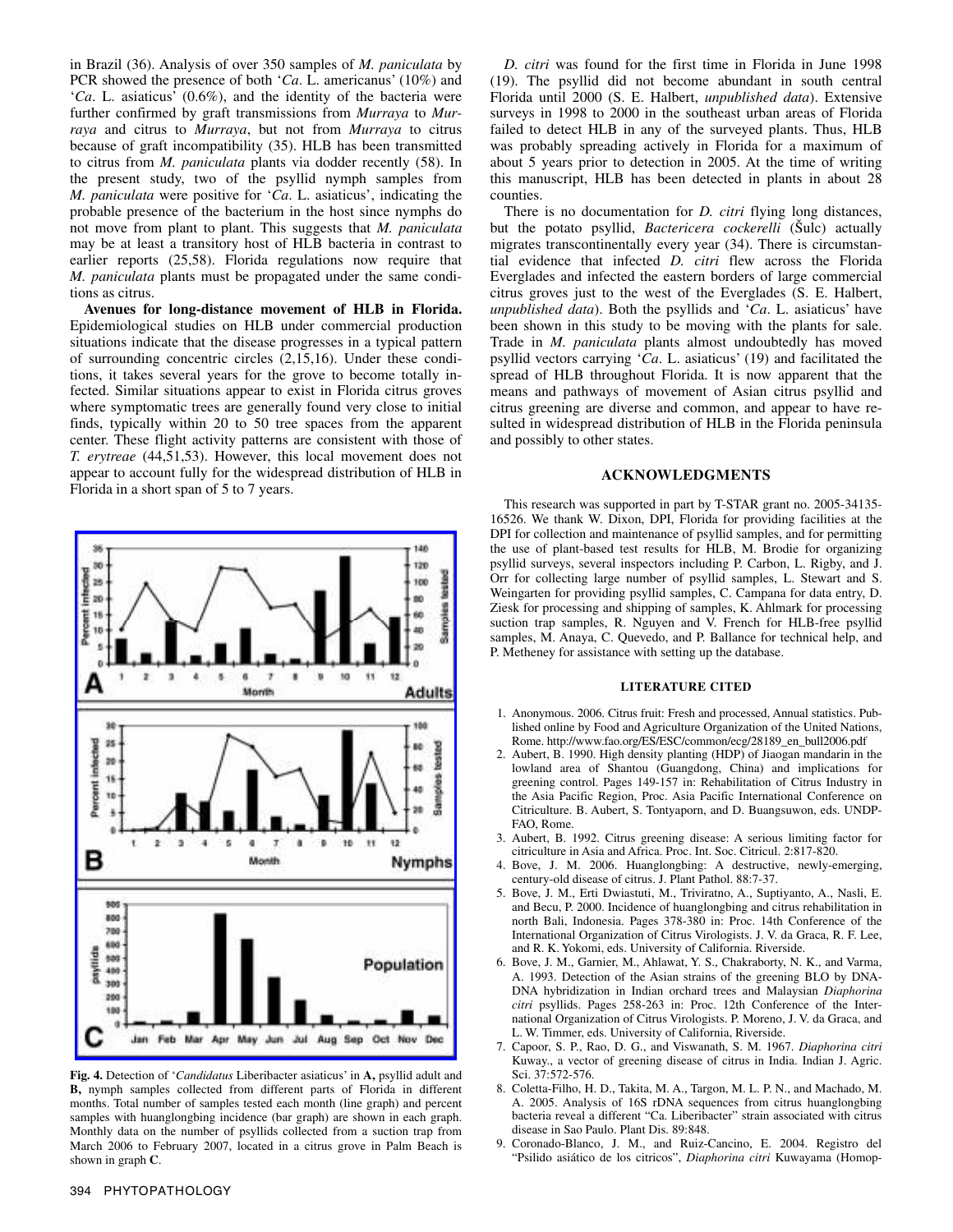tera: Psyllidae) para México. Folia Entomol. Mex. 43:165-166.

- 10. da Graca, J. V., and Korsten, L. 2004. Citrus huanglongbing: Review, present status and future strategies. Pages 229-245 in: Diseases of Fruits and Vegetables. S. A. M. H. Naqui, ed. Kluwer Academic, The Netherlands.
- 11. De Barro, P. J., Sherratt, T. N., Brookes, C. P., David, O., and Maclean, N. 1995. Spatial and temporal variation in British field populations of the grain aphid *Sitobion avenae* (F.) (Hemiptera: Aphididae) studied using RAPD-PCR. Proc. R. Soc. Lon. Ser-B. 262:321-327.
- 12. French, J. V., Kahlke, C. J., and da Graca, J. V. 2001. First record of the Asian citrus psylla, *Diaphorina citri* Kuwayama (Homoptera: Psyllidae), in Texas. Subtropical Plant Sci. 53:14-15.
- 13. Gao, S. M., Garnier, M., and Bove, J. 1993. Production of monoclonal antibodies recognizing most Asian strains of the greening BLO by in vitro immunization with an antigenic protein purified from the BLO. Pages 244-249 in: Proc. 12th Conference of the International Organization of Citrus Virologists. P. Moreno, J. V. da Graca, and L. W. Timmer, eds. University of California, Riverside.
- 14. Garnier, M., Iskra, M. L., and Bove, J. M. 1987. Towards monoclonal antibodies against the apple proliferation mycoplasma-like organism. Israel J. Med. Sci. 23:691-695.
- 15. Gottwald, T. R., Aubert, B., and Huang, M. D. 1991. Spatial pattern analysis of citrus greening in Shantou, China. Pages 421-427 in: Proc. 11th Conference of the International Organization of Citrus Virologists. R. H. Brlansky, R. F. Lee, and L. W. Timmer, eds. University of California, Riverside.
- 16. Gottwald, T. R., Gonzales, C. I., and Mercado, B. G. 1991. Analysis of the distribution of citrus greening in groves in the Philippine. Pages 414- 420 in: Proc. 11th Conference of the International Organization of Citrus Virologists. R. H. Brlansky, R. F. Lee, and L. W. Timmer, eds. University of California, Riverside.
- 17. Halbert, S. E. 2005. The discovery of huanglongbing in Florida. Pages H-3 in: Proc. of 2nd International Citrus Canker and Huanglongbing Research Workshop. Florida Citrus Mutual. Orlando, FL.
- 18. Halbert, S. E., and Manjunath, K. L. 2004. Asian citrus psyllids (Sternorrhyncha: Psyllidae) and greening disease of citrus: A literature review and assessment of risk in Florida. Fla. Entomol. 87:330.
- 19. Halbert, S. E., Niblett, C. L., Manjunath, K. L., and Lee, R. F. 2002. Establishment of two new vectors of citrus pathogens in Florida. Pages 1016-1017 in: Proc. International Soc. Citriculture IX Congress. ASHS Press, Alexandria, VA.
- 20. Halbert, S. E., and Nuessly, G. S. 2004. Species composition of Florida aphid fauna. Pages 147-150 in: Aphids in a New Millenium; Proc. 5th Int.Symp. on Aphids. J. C. Simon, C. A. Dedryver, C. Rispe, and M. Hulle, eds. INRA, Versailles.
- 21. Halbert, S. E., and Nunez, C. A. 2004. Distribution of the Asian citrus psyllid, *Diaphorina citri* Kuwayama (Rhynchota: Psyllidae) in the Caribbean Basin. Fla. Entomol. 87:401.
- 22. Hocquellet, A., Toorawa, P., Bove, J. M., and Garnier, M. 1999. Detection and identification of the two *Candidatus* Liberobacter species associated with citrus huanglongbing by PCR amplification of ribosomal protein genes of the beta operon. Mol. Cell. Probes 13:373-379.
- 23. Hung, T. H., Hung, S. C., Chen, C. N., Hsu, M. H., and Su, H. J. 2004. Detection by PCR of *Candidatus* Liberibacter asiaticus, the bacterium causing citrus huanglongbing in vector psyllids: Application to the study of vector-pathogen relationships. Plant Pathol. 53:96-102.
- 24. Hung, T. H., Wu, M. L., and Su, H. J. 1999. Development of a rapid method for the diagnosis of citrus greening disease using the polymerase chain reaction. J. Phytopathol. 147:599.
- 25. Hung, T. H., Wu, M. L., and Su, H. J. 2000. Identification of alternative hosts of the fastidious bacterium causing citrus greening disease. J. Phytopathol. 148:321-326.
- 26. Irey, M. S. 2006. Sensitivity of PCR-based methods for detection of Asiatic strain of the huanglongbing bacterium in symptomatic and asymptomatic citrus tissues (Abstr.). Pages 19 in: Proc. Huanglongbing-Greening International Workshop. Riberao Preto, Brazil.
- 27. Irey, M. S., Gast, T., and Gottwald, T. R. 2006. Comparison of visual assessment and polymerase chain reaction assay testing to estimate the incidence of the Huanglongbing pathogen in commercial Florida citrus. Proc. Fla. St. Hortic. Soc. 119:89-93.
- 28. Jagoueix, S., Bove, J. M., and Garnier, M. 1996. PCR detection of the two '*Candidatus*' Liberibacter species associated with greening disease of citrus. Mol. Cell. Probes 10:43-50.
- 29. Lafleche, D., and Bove, J. 1970. Mycoplasmes dans les argumes attentis de "greening", de stubborn, ou des maladies similaries. Fruits 25:455-465.
- 30. Li, W., Hartung, J. S., and Levy, L. 2006. Quantitative real-time PCR for detection and identification of *Candidatus* Liberibacter species associated with citrus huanglongbing. J. Microbiol. Methods 66:104-115.
- 31. Li, W., Hartung, J. S., and Levy, L. 2007. Evaluation of DNA amplification methods for improved detection of "*Candidatus* Liberibacter

species" associated with citrus huanglongbing. Plant Dis. 91:51-58.

- 32. Liao, X. L., Zhu, S. F., Zhao, W. J., Luo, K., Qi, Y. X., Chen, H. Y., He, K., and Zhu, X. X. 2004. Cloning and sequencing of citrus huanglongbing pathogen 16s rDNA and its detection by real-time fluorescent PCR. J. Agric. Sci. 12:80-85.
- 33. Lima, A. C. 1942. Insetos do Brasil, Homopteros. Serie didatica 4 Escola Nacional de Agronomia 3:327.
- 34. Liu, D. G., Trumble, J. T., and Stouthamer, R. 2006. Genetic differentiation between eastern populations and recent introductions of potato psyllid (*Bactericera cockerelli*) into western North America. Entomol. Exp. Appl. 118:177-183.
- 35. Lopes, S. A. 2006. Huanglongbing in Brazil. Pages 11-19 in: Proceedings of the International Workshop for Prevention of Citrus Greening Disease in Severely Infested Areas. International Research Center for Agricultural Sciences. Ishigaki, Japan.
- 36. Lopes, S. A., Martins, E. C., and Frare, G. F. 2005. Detecção de *Candidatus* Liberibacter americanus em *Murraya paniculata*. Summa Phytopathol. 31:48-49.
- 37. McLean, A. P. D., and Oberholzer, P. C. J. 1965. Citrus psylla, a vector of the greening disease of sweet orange. S. Afr. J. Agric. Sci. 8:297-298.
- 38. Miyakawa, T. 1980. Experimentally-induced symptoms and host range of citrus likubin (greening disease). Ann. Phytopathol. Soc. Japan 46:224- 230.
- 39. Moll, J. N., and Martin, M. N. 1973. Electron microscope evidence that citrus psylla (*Trioza erytreae*) is a vector of greening disease in South Africa. Phytophylactica 5:41-44.
- 40. Nicholas, K. B., and Nicholas, H. B. 1997. GeneDoc: A tool for editing and annotating multiple sequence alignments. Published online by the National Resource for Biomedical Supercomputing (NRBSC), Pittsburgh, PA. www.psc.edu/biomed/genedoc.
- 41. Okuda, M., Matsumoto, M., Tanaka, Y., Subandiyah, S., and Iwanami, T. 2005. Characterization of the tufB-secE-nusG-rplKAJL-rpoB gene cluster of the citrus greening organism and detection by loop-mediated isothermal amplification. Plant Dis. 89:705.
- 42. Page, R. D. 1996. TreeView: An application to display phylogenetic trees on personal computers. Comput. Appl. Biosci. 12:357-358.
- 43. Roistacher, C. N. 1991. Greening. Pages 35-45 in: Techniques for Biological Detection of Specific Citrus Graft Transmissible Diseases. FAO, Rome.
- 44. Samways, M. J., and Manicom, B. Q. 1983. Immigration, frequency distributions and dispersion patterns of the psyllid *Trioza erytreae* (del Guercio) in a citrus orchard. J. Appl. Ecol. 20:463-472.
- 45. Schwarz, R. E. 1968. Indexing of greening and exocortis through fluorescent marker substances. Pages 118-124 in: Proc. 4th Conference of International Organization of Citrus Virologists. W. C. Price, ed. University of Florida, Gainesville.
- 46. Su, H. J., and Huang, M. D. 1990. The nature of likubin organism, life cycle, morphology and possible strains. Pages 106-110 in: Rehabilitation of Citrus Industry in the Asia Pacific Region. Proc. Asia Pacific International Conference on Citriculture. B. Aubert, S. Tontyaporn, and D., Buangsuwon, eds. UNDP, FAO, Rome. Chiang Mai, Thailand.
- 47. Teixeira, D. D. C., Danet, J. L., Eveillard, S., Martins, E. C., De Jesus, W. C., Jr., Yamamoto, P. T., Lopes, S. A., Bassanezi, R. B., Ayres, A. J., Saillard, C., and Bove, J. M. 2005. Citrus huanglongbing in Sao Paulo State, Brazil: PCR detection of the '*Candidatus*' Liberibacter species associated with the disease. Mol. Cell. Probes 19:173.
- 48. Thao, M. L., Moran, N. C., Abbot, P., Brennan, E. B., Buckhardt, D. H., and Baumann, P. 2000. Cospeciation of Psyllids and their primary prokaryotic endosymbionts. Appl. Environ. Microbiol. 66:2998-2905.
- 49. Thompson, J. D., Gibson, T. J., Plewniak, F., Jeanmougin, F., and Higgins, D. G. 1997. The ClustalX windows interface: Flexible strategies for multiple sequence alignment aided by quality analysis tools. Nucleic Acids Res. 24:4876-4882.
- 50. Tian, Y., Ke, S., and Ke, C. 1996. Polymerase chain reaction for detection and quantitation of Liberibacter asiaticum, the bacterium associated with huanglongbing (greening) of citrus in China. Pages 252-257 in: Proc. 13th Conference of the International Organization of Citrus Virologists. J. V. da Graca, P. Moreno, and R. K. Yokomi, eds. University of California.
- 51. Tolley, S. 1990. The relation of nursery production with orchard planning and management. Pages 77-82 in: Rehabilitation of Citrus Industry in the Asia Pacific Region. Proc. Asia Pacific International Conference on Citriculture. B. Aubert, S. Tontyaporn, and D. Buangsuwon, eds. UNDP-FAO, Rome.
- 52. Toorawa, P. 1998. La maladie du huanglongbing (greening) des agrumes a L'Île Maurice. Detection de "*Candidatus* Liberobacter asiaticum" et "*Candidatus* Liberobacter africanum" dans les agrumes et les insects vecteurs. L'University de Bordeaux.
- 53. van den Berg, M. A., and Deacon, V. E. 1988. Dispersal of the citrus psylla, *Trioza erytreae* (Hemiptera: Triozidae), in the absence of its host plants. Phytophylactica 20:361-368.